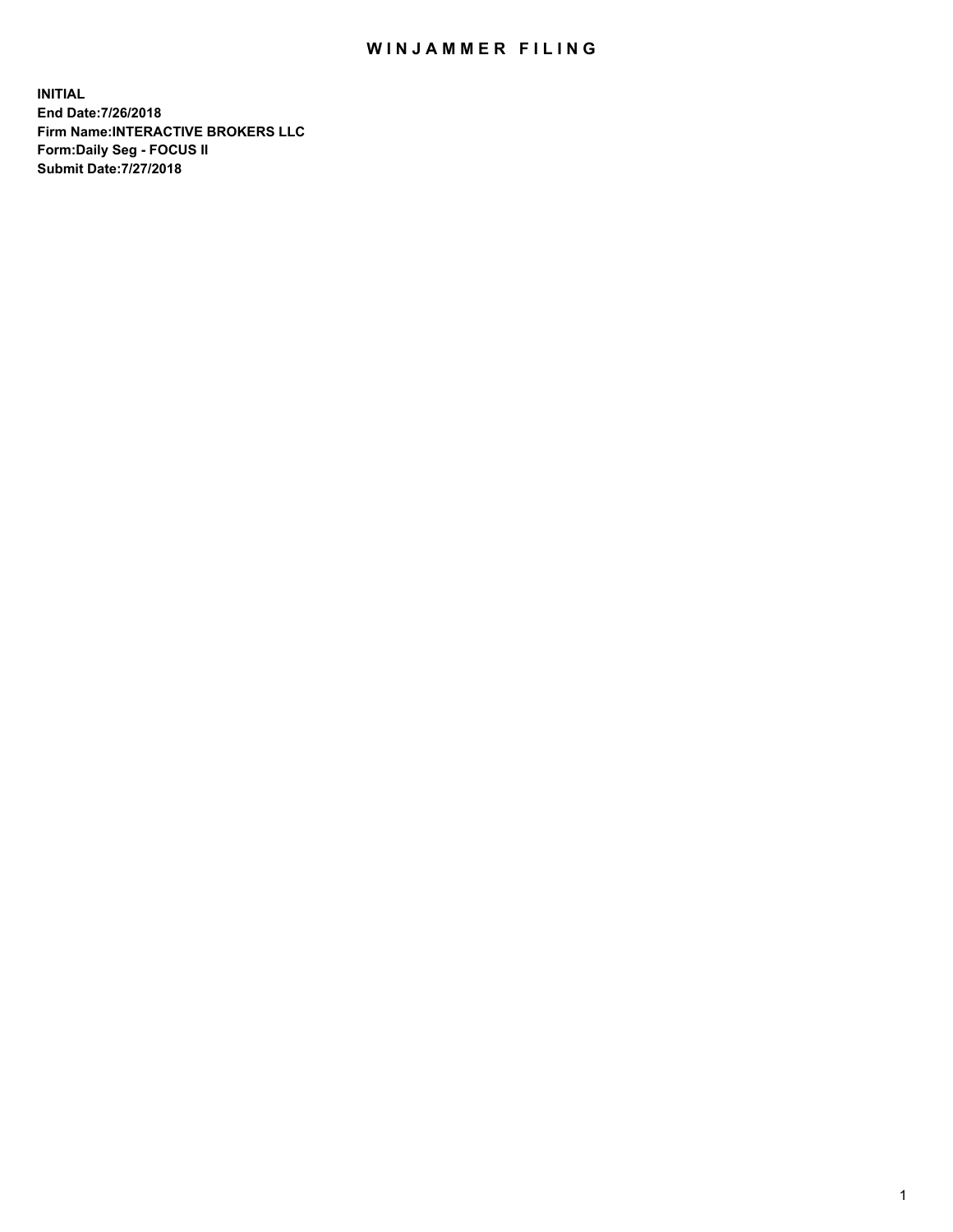**INITIAL End Date:7/26/2018 Firm Name:INTERACTIVE BROKERS LLC Form:Daily Seg - FOCUS II Submit Date:7/27/2018 Daily Segregation - Cover Page**

| Name of Company                                                                                                                                                                                                                                                                                                               | <b>INTERACTIVE BROKERS LLC</b>                                                                  |
|-------------------------------------------------------------------------------------------------------------------------------------------------------------------------------------------------------------------------------------------------------------------------------------------------------------------------------|-------------------------------------------------------------------------------------------------|
| <b>Contact Name</b>                                                                                                                                                                                                                                                                                                           | <b>James Menicucci</b>                                                                          |
| <b>Contact Phone Number</b>                                                                                                                                                                                                                                                                                                   | 203-618-8085                                                                                    |
| <b>Contact Email Address</b>                                                                                                                                                                                                                                                                                                  | jmenicucci@interactivebrokers.c<br>$om$                                                         |
| FCM's Customer Segregated Funds Residual Interest Target (choose one):<br>a. Minimum dollar amount: ; or<br>b. Minimum percentage of customer segregated funds required:% ; or<br>c. Dollar amount range between: and; or<br>d. Percentage range of customer segregated funds required between:% and%.                        | $\overline{\mathbf{0}}$<br>$\overline{\mathbf{0}}$<br>155,000,000 245,000,000<br>0 <sub>0</sub> |
| FCM's Customer Secured Amount Funds Residual Interest Target (choose one):<br>a. Minimum dollar amount: ; or<br>b. Minimum percentage of customer secured funds required:%; or<br>c. Dollar amount range between: and; or<br>d. Percentage range of customer secured funds required between:% and%.                           | $\overline{\mathbf{0}}$<br>$\pmb{0}$<br>80,000,000 120,000,000<br>0 <sub>0</sub>                |
| FCM's Cleared Swaps Customer Collateral Residual Interest Target (choose one):<br>a. Minimum dollar amount: ; or<br>b. Minimum percentage of cleared swaps customer collateral required:%; or<br>c. Dollar amount range between: and; or<br>d. Percentage range of cleared swaps customer collateral required between:% and%. | $\overline{\mathbf{0}}$<br><u>0</u><br>0 <sub>0</sub><br>00                                     |

Attach supporting documents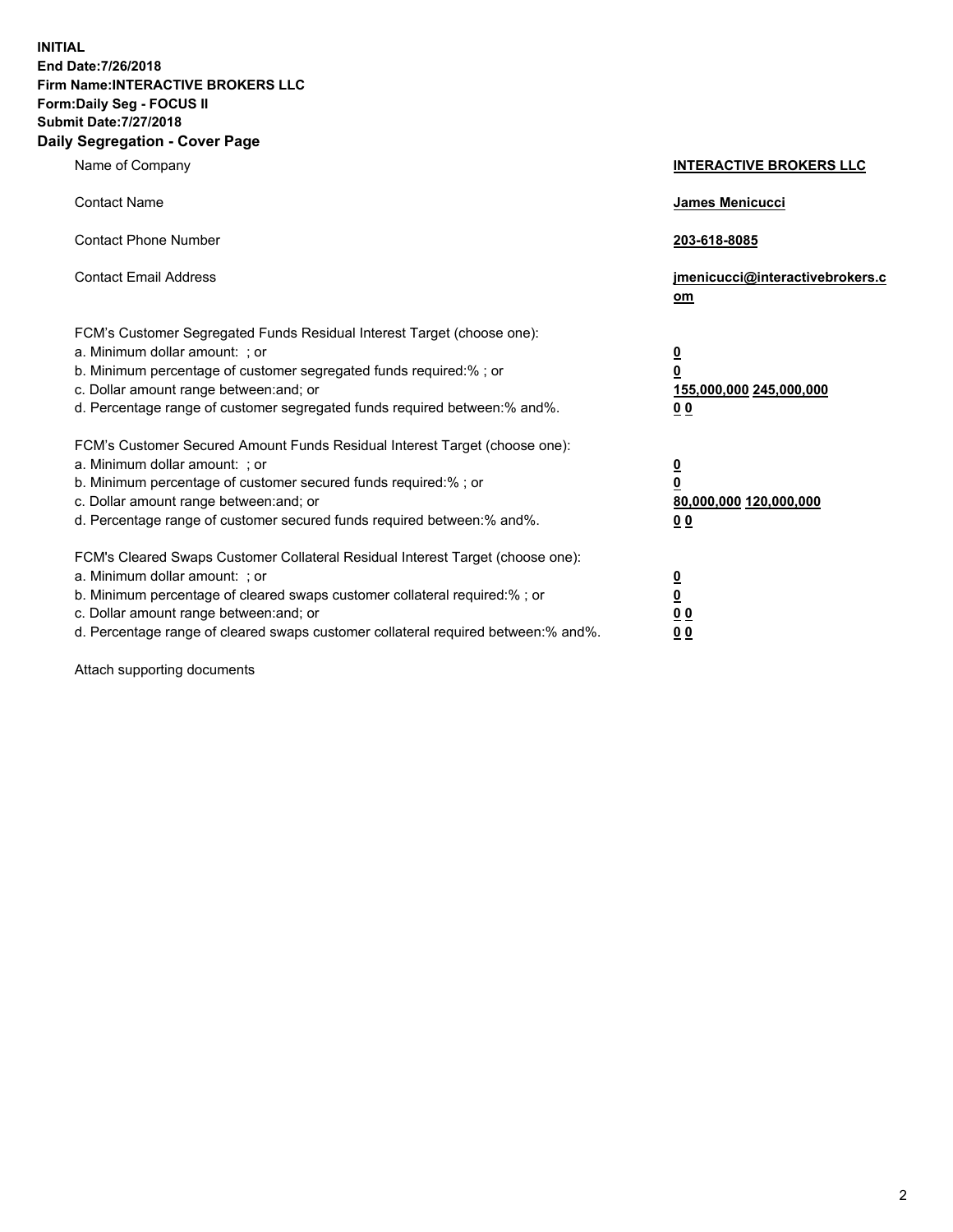## **INITIAL End Date:7/26/2018 Firm Name:INTERACTIVE BROKERS LLC Form:Daily Seg - FOCUS II Submit Date:7/27/2018 Daily Segregation - Secured Amounts**

|                | Daily Ocglegation - Occarea Anioants                                                                       |                                          |
|----------------|------------------------------------------------------------------------------------------------------------|------------------------------------------|
|                | Foreign Futures and Foreign Options Secured Amounts                                                        |                                          |
|                | Amount required to be set aside pursuant to law, rule or regulation of a foreign                           | $0$ [7305]                               |
|                | government or a rule of a self-regulatory organization authorized thereunder                               |                                          |
| $\mathbf{1}$ . | Net ledger balance - Foreign Futures and Foreign Option Trading - All Customers                            |                                          |
|                | A. Cash                                                                                                    | 444,953,971 [7315]                       |
|                | B. Securities (at market)                                                                                  | $0$ [7317]                               |
| 2.             | Net unrealized profit (loss) in open futures contracts traded on a foreign board of trade                  | $-6,966,754$ [7325]                      |
| 3.             | Exchange traded options                                                                                    |                                          |
|                | a. Market value of open option contracts purchased on a foreign board of trade                             | 533,250 [7335]                           |
|                | b. Market value of open contracts granted (sold) on a foreign board of trade                               | $-56,851$ [7337]                         |
| 4.             | Net equity (deficit) (add lines 1. 2. and 3.)                                                              | 438,463,616 [7345]                       |
| 5.             | Account liquidating to a deficit and account with a debit balances - gross amount                          | 7,048 [7351]                             |
|                | Less: amount offset by customer owned securities                                                           | 0 [7352] 7,048 [7354]                    |
| 6.             | Amount required to be set aside as the secured amount - Net Liquidating Equity                             | 438,470,664 [7355]                       |
|                | Method (add lines 4 and 5)                                                                                 |                                          |
| 7.             | Greater of amount required to be set aside pursuant to foreign jurisdiction (above) or line                | 438,470,664 [7360]                       |
|                | 6.                                                                                                         |                                          |
|                | FUNDS DEPOSITED IN SEPARATE REGULATION 30.7 ACCOUNTS                                                       |                                          |
| 1.             | Cash in banks                                                                                              |                                          |
|                | A. Banks located in the United States                                                                      | 73,861,943 [7500]                        |
|                | B. Other banks qualified under Regulation 30.7                                                             | 0 [7520] 73,861,943 [7530]               |
| 2.             | Securities                                                                                                 |                                          |
|                | A. In safekeeping with banks located in the United States                                                  | 371,826,988 [7540]                       |
|                | B. In safekeeping with other banks qualified under Regulation 30.7                                         | 0 [7560] 371,826,988 [7570]              |
| 3.             | Equities with registered futures commission merchants                                                      |                                          |
|                | A. Cash                                                                                                    | $0$ [7580]                               |
|                | <b>B.</b> Securities                                                                                       | $0$ [7590]                               |
|                | C. Unrealized gain (loss) on open futures contracts                                                        | $0$ [7600]                               |
|                | D. Value of long option contracts                                                                          | $0$ [7610]                               |
|                | E. Value of short option contracts                                                                         | 0 [7615] 0 [7620]                        |
| 4.             | Amounts held by clearing organizations of foreign boards of trade                                          |                                          |
|                | A. Cash                                                                                                    | $0$ [7640]                               |
|                | <b>B.</b> Securities                                                                                       | $0$ [7650]                               |
|                | C. Amount due to (from) clearing organization - daily variation                                            | $0$ [7660]                               |
|                | D. Value of long option contracts                                                                          | $0$ [7670]                               |
|                | E. Value of short option contracts                                                                         | 0 [7675] 0 [7680]                        |
| 5.             | Amounts held by members of foreign boards of trade                                                         |                                          |
|                | A. Cash                                                                                                    | 122,316,905 [7700]                       |
|                | <b>B.</b> Securities                                                                                       | $0$ [7710]                               |
|                | C. Unrealized gain (loss) on open futures contracts                                                        | $-5,096,988$ [7720]                      |
|                | D. Value of long option contracts                                                                          | 533,250 [7730]                           |
|                | E. Value of short option contracts                                                                         | <u>-56,851</u> [7735] 117,696,316 [7740] |
| 6.             | Amounts with other depositories designated by a foreign board of trade                                     | 0 [7760]                                 |
| 7.             | Segregated funds on hand                                                                                   | $0$ [7765]                               |
| 8.             | Total funds in separate section 30.7 accounts                                                              | 563,385,247 [7770]                       |
| 9.             | Excess (deficiency) Set Aside for Secured Amount (subtract line 7 Secured Statement<br>Page 1 from Line 8) | 124,914,583 [7380]                       |
| 10.            | Management Target Amount for Excess funds in separate section 30.7 accounts                                | 80,000,000 [7780]                        |
| 11.            | Excess (deficiency) funds in separate 30.7 accounts over (under) Management Target                         | 44,914,583 [7785]                        |
|                |                                                                                                            |                                          |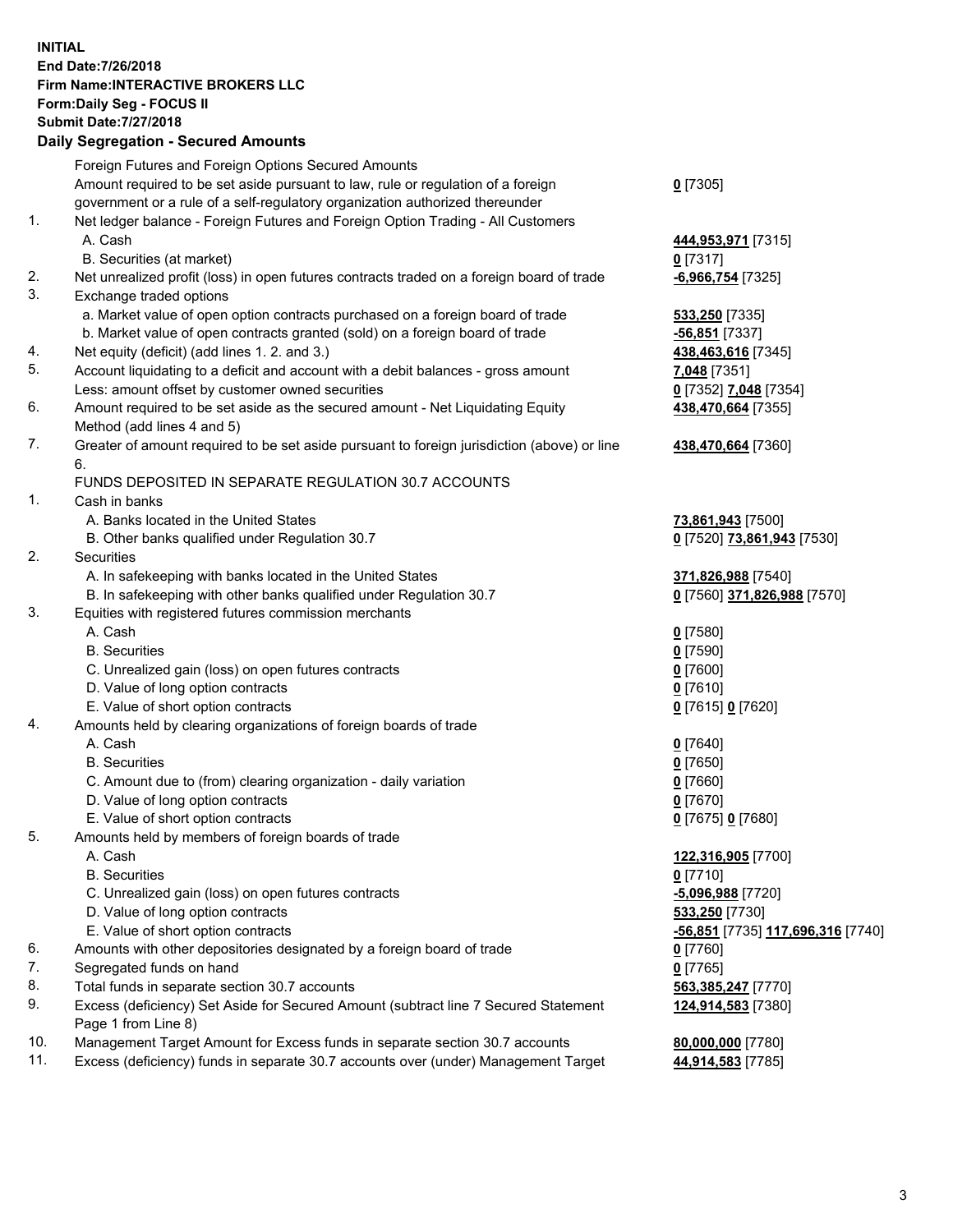**INITIAL End Date:7/26/2018 Firm Name:INTERACTIVE BROKERS LLC Form:Daily Seg - FOCUS II Submit Date:7/27/2018 Daily Segregation - Segregation Statement** SEGREGATION REQUIREMENTS(Section 4d(2) of the CEAct) 1. Net ledger balance A. Cash **3,947,775,532** [7010] B. Securities (at market) **0** [7020] 2. Net unrealized profit (loss) in open futures contracts traded on a contract market **-16,361,282** [7030] 3. Exchange traded options A. Add market value of open option contracts purchased on a contract market **180,926,238** [7032] B. Deduct market value of open option contracts granted (sold) on a contract market **-178,272,003** [7033] 4. Net equity (deficit) (add lines 1, 2 and 3) **3,934,068,485** [7040] 5. Accounts liquidating to a deficit and accounts with debit balances - gross amount **161,991** [7045] Less: amount offset by customer securities **0** [7047] **161,991** [7050] 6. Amount required to be segregated (add lines 4 and 5) **3,934,230,476** [7060] FUNDS IN SEGREGATED ACCOUNTS 7. Deposited in segregated funds bank accounts A. Cash **1,015,635,991** [7070] B. Securities representing investments of customers' funds (at market) **1,956,409,845** [7080] C. Securities held for particular customers or option customers in lieu of cash (at market) **0** [7090] 8. Margins on deposit with derivatives clearing organizations of contract markets A. Cash **25,539,349** [7100] B. Securities representing investments of customers' funds (at market) **1,176,780,675** [7110] C. Securities held for particular customers or option customers in lieu of cash (at market) **0** [7120] 9. Net settlement from (to) derivatives clearing organizations of contract markets **8,709,784** [7130] 10. Exchange traded options A. Value of open long option contracts **180,870,094** [7132] B. Value of open short option contracts **-178,238,241** [7133] 11. Net equities with other FCMs A. Net liquidating equity **0** [7140] B. Securities representing investments of customers' funds (at market) **0** [7160] C. Securities held for particular customers or option customers in lieu of cash (at market) **0** [7170] 12. Segregated funds on hand **0** [7150] 13. Total amount in segregation (add lines 7 through 12) **4,185,707,497** [7180] 14. Excess (deficiency) funds in segregation (subtract line 6 from line 13) **251,477,021** [7190] 15. Management Target Amount for Excess funds in segregation **155,000,000** [7194] **96,477,021** [7198]

16. Excess (deficiency) funds in segregation over (under) Management Target Amount Excess